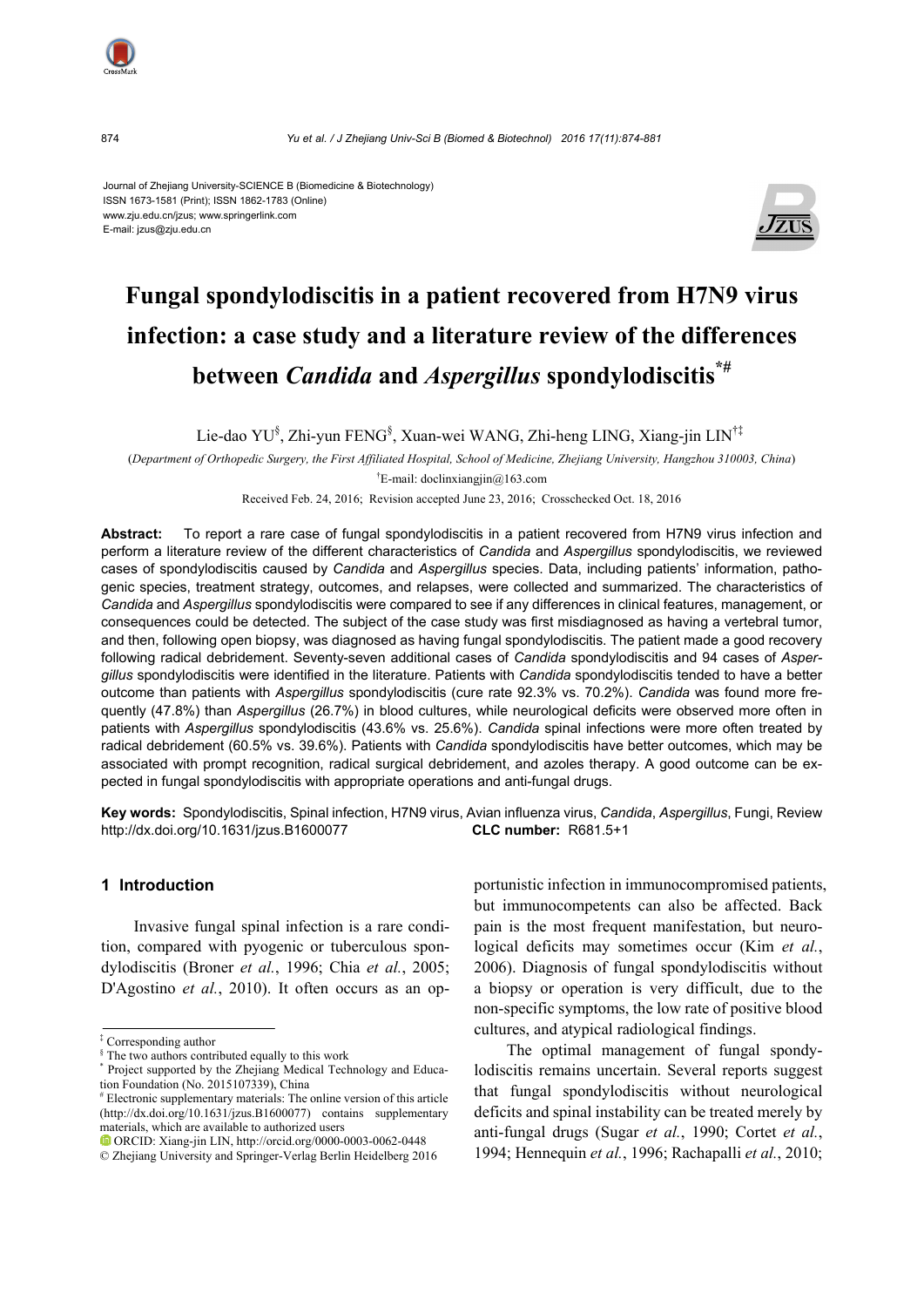Ersoy *et al.*, 2011; Theodoros and Sotirios, 2012). Others have argued that surgical treatments should be given as soon as there is no clear diagnosis and when conventional treatment has failed, and should not be limited to cases with neurological presentations and spinal instabilities (Nasca and McElvein, 1985; Bridwell *et al.*, 1990; Frazier *et al.*, 2001; Hendrickx *et al.*, 2001; Lenzi *et al.*, 2004; Skaf *et al.*, 2010; Iwata *et al.*, 2014). Since a delayed operation may lead to a poor outcome (Iwata *et al.*, 2014), many doctors recommend prompt surgical intervention. However, answers to some important questions about surgery for fungal spondylodiscitis are still unclear, such as how debridement should be given and how to choose drugs postoperatively.

As *Aspergillus* and *Candida* are reported to be two main etiologies for fungal spinal infections (Skaf *et al.*, 2010), a literature review of spinal infections caused by *Aspergillus* and *Candida* may be helpful to clarify these questions. Also, there are no reports regarding the differences between the characteristics of *Candida* and *Aspergillus* spondylodiscitis. The virulence of *Aspergillus* has been shown to be stronger than that of *Candida*. Furthermore, *Aspergillus* infections in other systems have high mortality rates. It is unclear whether the consequences of *Candida* and *Aspergillus* spondylodiscitis are different, or if there should be any differences in their management. These are important issues, as they affect the decision making of doctors when confronted with fungal spondylodiscitis.

Here, we report a case of *Candida* spondylodiscitis in a patient recovered from H7N9 infection. We also review the characteristics of spondylodiscitis caused by *Candida* and *Aspergillus* described in previous reports, in the hope that this can provide insights for the management of fungal spinal infections.

#### **2 Case presentation**

In April 2013, a 76-year-old man, with a past medical history of H7N9 virus infection, presented with progressive lumbar pain for three months. On April 11, 2013, he had a heavy cough and was diagnosed at our hospital as having an H7N9 infection (Gao *et al.*, 2013). The patient had severe pulmonary inflammation due to the H7N9 infection (Fig. 1). He was transferred to the intensive care unit, and antivirus and glucocorticoid treatments were given immediately (Gao *et al.*, 2013). After one month, the patient showed a good clinical progression and was discharged. Three months later, he complained of pain in the lower back and left leg, accompanied by a low fever. The pain was unbearable and was aggravated by a change of position. Magnetic resonance imaging (MRI) showed signal changes at the L5 and S1 vertebral body, without disc involvement or any surrounding abscess (Figs. 2a–2c). Emission computed tomography indicated a concentration of radioactivity on the L5 vertebra. Therefore, a spinal tumor was first considered and a biopsy through the vertebral pedicle was performed. Pathological tests showed that the sample consisted of inflammatory fibroid tissue with active T lymphocyte proliferation, but there was no sign of tumor.



**Fig. 1 Computed tomographic scan of the chest of the patient** 

After the onset of infection by H7N9, consolidations were observed in almost the whole right lung and ground-glass opacities were found in the left lung

During this period, little pain relief was achieved by pain killers, and the low fever continued. Another MRI scan revealed signal changes in the L5 and S1 endplate with the disc involved, indicating spondylodiscitis at the L5/S1 level (Figs. 2d–2f). At this time, lumbar spine tuberculosis (TB) was considered. The patient underwent conventional anti-TB therapy with isoniazid, rifampicin, ethambutol, and moxifoxacin. However, two months of chemotherapy for TB produced no improvement. Based on the limited response to anti-TB therapy, we realized that TB might not be the pathogen.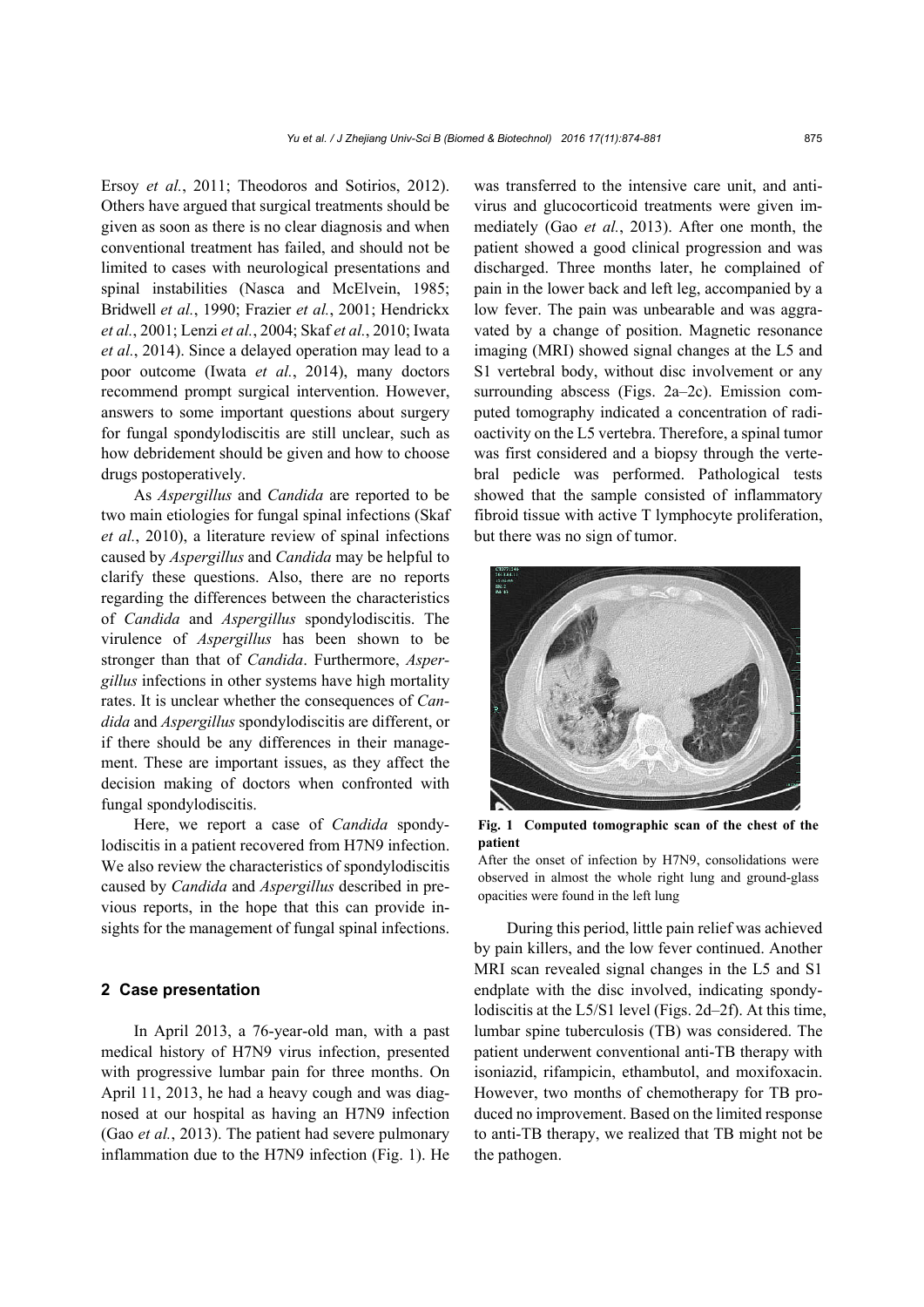

**Fig. 2 Lumbar magnetic resonance images (MRIs) of the patient** 

MRI at the first time showed hypo-intensity on the whole L5 vertebrae body and the posterior endplate of S1 on the sagittal T1 weighted (T1W) image (a), while hyper-intensity can be observed only at the endplate of L5 on the sagittal T2 weighted (T2W) image (b). Mild signal changes can also be observed on the lateral image (c). Repeated MRI two months later showed that the area of hypo-intensity had widened, with the S1 vertebra body and the adjacent disc involved on the sagittal T1W image (d). Also, there were increased signal changes at the L5/S1 disc and adjacent endplates on the sagittal T2W image with both endplates having "moth-eaten" damage (e). The lateral T2W image showed erosion at the center of S1 vertebra (f)

The patient was then transferred to our department, as the pain was aggravated and accompanied by ache and numbness in the left lower limb. An exploration of the L5/S1 disc through the posterior medial approach was recommended to determine the source of the problem and also to perform a debridement. At surgery, the L5/S1 intervertebral disc and adjacent vertebral bodies appeared damaged. There was no abscess or pus, but a mass of granulation tissue was visible. The infected tissue with adjacent endplates was resected radically. An auto-bone graft and interbody fixation were inserted in the disc space. A direct smear and culture of the disc lesions showed no bacteria or mycotic organisms, but grew *Candida albicans*. Histologically, there was chronic inflammatory granuloma formation, necrosis, and fungal spores. Therefore, the patient received fluconazole intravenously for 1 month and then orally for 3 months. One year postoperatively, he was without back pain.

#### **3 Materials and methods**

PubMed and Google Scholar were searched using the terms spondylodiscitis, spondylitis, vertebral, diskitis, disc, fungal, fungi, *Aspergillus*, and *Candida*. The language was restricted to English, and the species to humans. No other limit was used. Cases of spondylodiscitis caused by *Candida* and *Aspergillus* species were selected. References cited by these reports were thoroughly screened to find additional cases. All the data, including basic information (age, gender, complaints, fever or not, blood culture findings, neurological deficits, infection sites), pathogenic species, treatment strategy, outcomes, and relapses were recorded if stated unambiguously.

Specimens had to be confirmed by pathological tests or cultures from infected tissues. Anti-fungal drugs before and after surgery were recorded separately. The treatment strategy was classified as antifungal only, anti-fungal followed by surgery, or surgery followed by anti-fungal. The surgical options were classified as simple debridement (including laminectomy and debridement without fusion) and radical debridement (radical debridement with fusion). The drug selections postoperatively were classified as amphotericin B (amB) only, azoles only, amB+ fluorocytosine, amB+azoles, amB+fluorocytosine+ azoles, or micafungin/caspofungin.

#### **4 Results**

One hundred and seventy-one cases of *Candida* and *Aspergillus* spinal infections were identified in the literature (supplementary material). The characteristics of patients, including our patient, are summarized in Table 1. The mean age was 52.8 years (range, 11– 89 years). Most of the patients were men (70.9%).

#### **4.1 Pathogenesis**

Among the 172 cases, 78 patients (45.3%) had documented *Candida* spinal infection, while 94 (54.7%) had *Aspergillus* spondylodiscitis (Table 1). The fungi were not commonly found in blood samples: only 55 (32.0%) cases showed positive findings, 41.0% of *Candida* spondylodiscitis and 24.5% of *Aspergillus* spondylodiscitis cases (Table 1).

### **4.2 Clinical presentation**

Back pain was the main complaint associated with fungal spinal infection. Almost all the patients suffered from back pain to variable degrees. Fever was not commonly seen (31.4%), with 35.9% in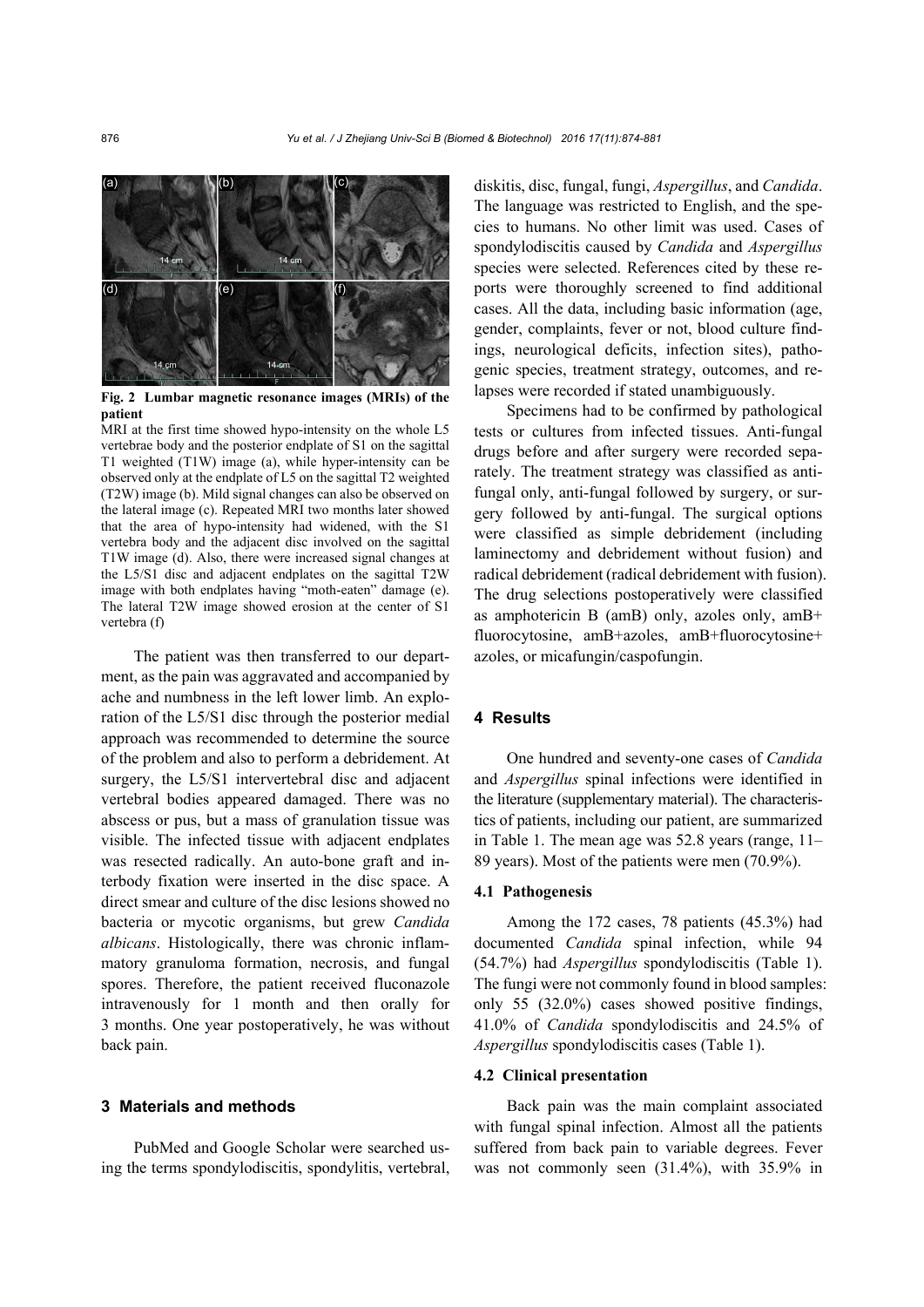*Candida* spondylodiscitis and 27.7% in *Aspergillus* spondylodiscitis cases (Table 1). Neurological deficits were observed in 61 patients (35.5%), and were present more often in *Aspergillus* spondylodiscitis (43.6% vs. 25.6%) (Table 1). In 109 patients (63.4%), lumbar vertebrae were solely involved, and in 42 patients (24.4%), the thoracic spine was solely involved. The cervical spine was solely involved in only 2 patients with *Candida* spondylodiscitis. Multiple spinal infections were often caused by *Aspergillus*, with lumbar and thoracic spinal regions being the main concomitant sites (14 cases, 8.1%) (Table 1).

**Table 1 Characteristics of patients with** *Aspergillus* **and**  *Candida* **spinal infections**

| Characteristics            |                 | Candida ( $n=78$ ) Aspergillus ( $n=94$ ) |
|----------------------------|-----------------|-------------------------------------------|
| Age                        | $55.2 \pm 18.0$ | $46.4 \pm 15.1$                           |
| Gender                     |                 |                                           |
| Male                       | 58 (74.4%)      | 64 (68.1%)                                |
| Location                   |                 |                                           |
| C                          | $2(2.6\%)$      | 0                                         |
| T                          | $20(25.6\%)$    | 22 (23.4%)                                |
| L                          | 51 (65.4%)      | 58 (61.7%)                                |
| $C+T$                      | $\theta$        | $3(3.2\%)$                                |
| $T+L$                      | $5(6.4\%)$      | $9(9.6\%)$                                |
| $C+T+L$                    | 0               | $2(2.1\%)$                                |
| Fever                      | 28 (35.9%)      | 26 (27.7%)                                |
| Pain                       | 78 (100%)       | 94 (100%)                                 |
| Neurological deficit       | $20(25.6\%)$    | 41 (43.6%)                                |
| Blood culture <sup>a</sup> | $32(41.0\%)$    | 23 (24.5%)                                |
| Operation                  | 44 (56.4%)      | $65(69.1\%)$                              |
| Outcome <sup>b</sup>       | 72 (92.3%)      | 66 (70.2%)                                |
| Relapse                    | $7(9.0\%)$      | $8(8.5\%)$                                |

C: cervical spine; T: thoracic spine; L: lumbar spine. <sup>a</sup> 31 cases did not refer to data of blood culture (17 for *Candida* and 14 for Aspergillus); <sup>b</sup> 6 cases did not have data of outcome (each three for *Candida* and *Aspergillus*). Data were present as number of cases (percentage)

### **4.3 Treatments**

Sixty-two of the 172 patients (36.0%) received only drug therapy, 54 (31.4%) required an operation after the failure of drug therapy, and 56 (32.6%) had an early operation combined with anti-fungal drugs (Table 2).

As for the surgical plan, 47 patients received simple debridement or laminectomy. The other 44 patients were treated with radical excision and bone grafts. For 19 patients, no surgical information was available (Table 3).

**Table 2 Number of patients with** *Candida* **and** *Aspergillus* **spondylodiscitis receiving conservative or operative treatment**

| <b>Treatment strategy</b> | Candida | Aspergillus |
|---------------------------|---------|-------------|
| Conservative treatment    |         |             |
| Anti-fungals only         | 34      | 28          |
| Operative treatment       |         |             |
| Anti-fungals failed,      | 20      | 35          |
| then operation            |         |             |
| Operation directly, then  | 24      | 31          |
| anti-fungals              |         |             |

**Table 3 Surgical options for** *Candida* **and** *Aspergillus* **spondylodiscitis**

| Surgical strategy                | Candida | Aspergillus |
|----------------------------------|---------|-------------|
| Simply debridement <sup>a</sup>  | 15      | 32          |
| Radical debridement <sup>a</sup> | 23      | 21          |
| Approach $(A:P:A+P)^b$           | 13:17:0 | 14:34:3     |
| Stage $(1:2)$                    | 30:1    | 48.4        |

a Twelve cases did not refer to the detailed information about the operation way (6 for *Candida*, 13 for *Aspergillus*). <sup>b</sup> Twentynine cases did not refer to the approach of operations (14 for *Candida* and 15 for *Aspergillus*). In addition, transthoracic and extrapleural anterolateral approaches were classified as anterior approach, and costotransversectomy was classified as posterior approach for surgery in the thoracic spine. A, anterior; P, posterior; A+P, anterior plus posterior

Post-operative treatment information was available for 97 of the 110 patients who underwent surgery. Azoles were more likely to be used by patients with *Candida* spinal infection (19/40 vs. 19/57), and amB by patients with *Aspergillus* spinal infection  $(25/57 \text{ vs. } 7/40)$  (Table 4). Combinations of amB/ azoles (16/97), amB/fluorocytosine (5/97), and amB/ fluorocytosine/azoles (3/97) were not usually used after the surgery. New drugs, such as micafungin and caspofungin, were not commonly used after surgery: only three patients infected by *Candida* were given micafungin.

**Table 4 Drug selections after operations**

| Candida                     | Aspergillus |
|-----------------------------|-------------|
|                             | 25          |
| $\mathcal{D}_{\mathcal{L}}$ | 3           |
| 19                          | 19          |
|                             | 9           |
| 2                           |             |
|                             |             |
|                             |             |

Azole includes voriconazole, fluconazole, itraconazole, miconazole, ketoconazole, cotrimoxazole, and posaconazole. AmB indicates amphotericin B. Four cases in *Candida* spinal infection and 9 cases in *Aspergillus* spinal infection have no data about the drug therapy post-operatively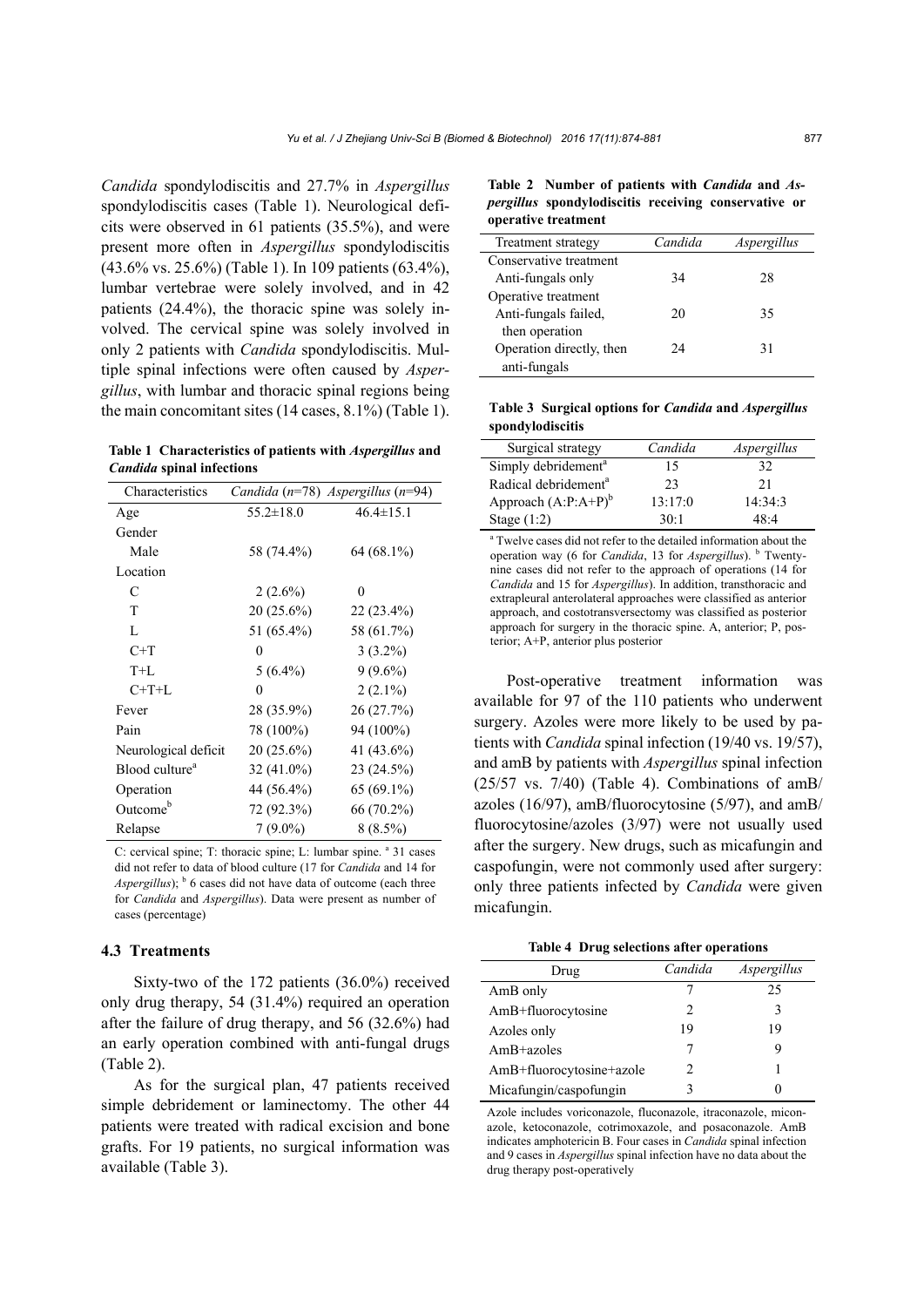# **4.4 Outcomes**

Outcomes could not be evaluated for six patients because of insufficient information. With the exception of two patients, all patients with *Candida* spinal infections were ultimately cured by means of medicine and/or surgical treatment. The cure rate for *Candida* spondylodiscitis (92.3%) was higher than that for *Aspergillus* spondylodiscitis (70.2%) (Table 1). Fifteen patients (8.7%) suffered relapses. The relapse rate of *Candida* spondylodiscitis (9.0%) paralleled that of *Aspergillus* spondylodiscitis (8.5%) (Table 1).

## **5 Discussion**

The pathogenic organisms of spondylodiscitis are often bacteria or *Mycobacterium tuberculosis*, while fungi are seldom implicated. However, the incidence of fungal spinal infections has increased in recent years, associated with the widespread use of broad-spectrum antibiotics, prolonged chemotherapeutic drugs, and corticosteroids (Kim *et al.*, 2006; Shi *et al.*, 2015). To our knowledge, this is the first recorded case of fungal spondylodiscitis found in a patient recovered from H7N9 infection. As outbreaks of H7N9 and other avian influenza virus infections increase worldwide (Liem *et al.*, 2009; Yang *et al.*, 2012; Chen *et al.*, 2013; Gao *et al.*, 2013; Uyeki and Cox, 2013), we should keep in mind that patients infected by such viruses may suffer from fungal spondylodiscitis, even after recovery from the viral infection.

Heavy corticosteroid consumption is the main risk factor for these opportunistic infections. Also, the viral infection may facilitate the proliferation of other pathogens growing in the blood, which may then seed in the vertebral body (Ceroni *et al.*, 2013; 2014). Previous studies have shown that early viral infection can damage the mucosal layer of the airway, leading to respiratory tract bacterial infections (Yagupsky, 2004). A limitation of our study was that we did not check for H7N9 viral infection in the disc by polymerase chain reaction (PCR) or other assays to determine whether H7N9 might be involved in the pathogenesis of *Candida* spondylodiscitis. A deficiency of the immune system may be another factor predisposing for the invasion of *Candida* in the vertebral body. It is well accepted that viral infection,

corticosteroid consumption, and prolonged periods of intensive care will cause temporary depression of the immune function, making patients susceptible to various types of infections.

*Aspergillus* and *Candida* have been shown to be the predominant causative fungi of spinal infections (Kim *et al.*, 2006; Skaf *et al.*, 2010), consistent with the findings of our review. Other species of fungi, such as *Blastomyces*, *Pseudallescheria boydii*, and *Scremonium*, are only rarely pathogens of spinal infections (Groll and Walsh, 2001; Kim *et al.*, 2006; Skaf *et al.*, 2010). In our study, the cure rate of *Candida* spinal infection was higher than that of *Aspergillus* (92.3% vs. 70.2%). This may be attributable to the difference in virulence between these pathogens. Systematic *Aspergillus* infection is life-threatening and has a high mortality rate (Mawk *et al.*, 1983; Walsh, 2008; Pappas *et al.*, 2009). Multiple vertebral infections by *Aspergillus*, as demonstrated by our review and Kwon *et al.* (2011), may also contribute to the lower cure rate of *Aspergillus* spinal infections. Early recognition of *Candida* spinal infection may also affect the different outcomes, since we found that patients with *Candida* spondylodiscitis had a higher positive rate of blood cultures. A more sensitive test is needed for detecting *Aspergillus* in blood cultures, because blood cultures are always the first step in testing patients with suspected infections.

In this review, only 36.0% of patients were treated by antifungal drugs alone. Such treatment often fails to stop the progression of bone destruction and can necessitate subsequent surgical intervention. Surgery was required following antifungal treatment in 32.0% of cases in this review and 30.0% of cases in another study (Hendrickx *et al.*, 2001). The majority of patients were treated with surgical debridement, either to remove infected tissue, or to enable a definitive diagnosis, while indications for surgery varied from reports. Generally, open surgery could be divided into simple debridement and radical debridement with internal fixation. In this review, patients with *Candida* spondylodiscitis often underwent radical debridement, while simple debridement was chosen more frequently by patients with *Aspergillus* spondylodiscitis. Radical debridement can relieve the burden of infection and enhance the infiltration of antifungal drugs into the infected vertebra and disc. As *Aspergillus* spinal infection has a higher rate of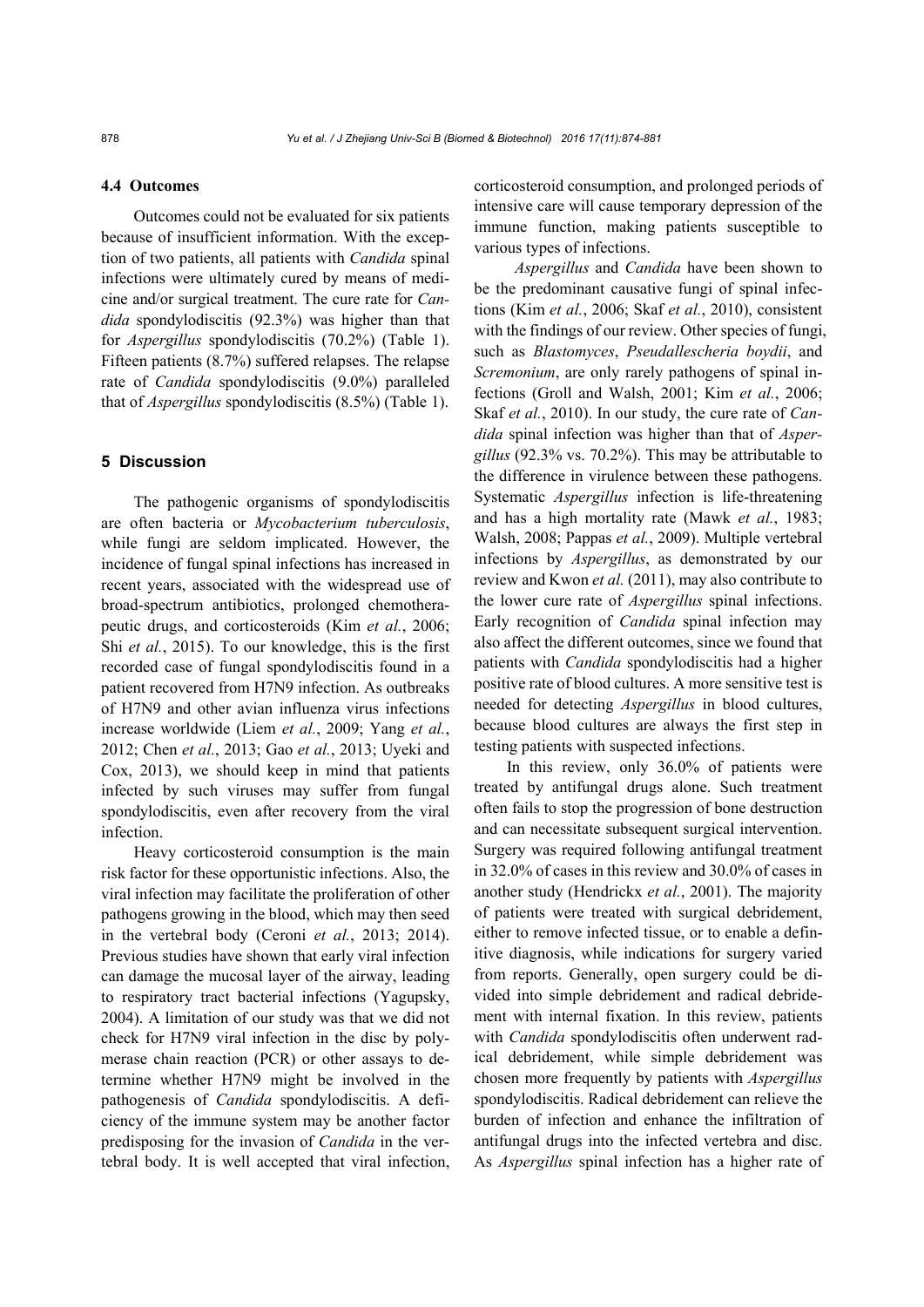mortality, a radical excision of the infected tissue is recommended if the condition of the patient permits. If not, patients with minimal bone destruction and a small abscess can be treated by endoscopic surgery in the early phase, without causing progressive instability (Iwata *et al.*, 2014).

Even after surgical removal of infected tissue, sufficient anti-fungal treatment is very important. We collected information about drug selection postoperatively in the case reports to determine implications for clinical practice. AmB and azoles, used solely or in combination, were the basic regimens for the treatment of fungal spondylodiscitis. New drugs, such as caspofungin and micafungin, were always used when azole-resistance or amB-resistance occurred (Pemán *et al.*, 2006; Theodoros and Sotirios, 2012; Tan *et al.*, 2014). As the course of treatment varied from 1 to 24 months, these data were not analyzed. In general, amB was given for 2–8 weeks depending on the tolerance and response of patients, while azoles were always given for 3–24 months.

The key factor differentiating spondylodiscitis from a vertebral tumor in MRIs is the involvement of the disc, as the pathogens invade the endplates leading to infection of the disc. The initial MRIs in our case, however, showed no signal changes in the adjacent disc, consistent with the MR findings of fungal spondylodiscitis in previous studies (Williams *et al.*, 1999; Shashidhar *et al.*, 2014; Storm *et al.*, 2014). This explains why our case was at first misdiagnosed as a vertebral tumor. Fungal spinal infections in the early phase are insidious, and MRI scans can mimic the presentation of a vertebral tumor.

The insidious clinical presentations, low frequency of positive blood cultures, non-specific radiological findings and poor awareness add to the difficulty in diagnosing fungal spinal infection (Frazier *et al.*, 2001; Kim *et al.*, 2006; Skaf *et al.*, 2010). Biopsy or open surgery should be performed immediately when anti-bacterial or anti-TB treatments fail to control the symptoms. However, biopsy sometimes cannot provide an accurate answer (Palmisano *et al.*, 2011; Shashidhar *et al.*, 2014). A non-diagnostic aspirate should prompt an open biopsy for pathogen cultures and pathological examinations. Culture samples should be evaluated for not only bacteria and mycobacterial organisms but also fungi, if spondylodiscitis are suspected.

In conclusion, we should keep in mind that fungal spondylodiscitis can be a complication in patients with avian influenza virus infection. *Candida* spondylodiscitis tends to have a better outcome than *Aspergillus* spondylodiscitis, maybe due to earlier detection, radical debridement, and lengthy azoles treatment. With regard to treatment, the present case had a good result following one-stage radical debridement and internal fixation.

#### **Compliance with ethic guideline**

Lie-dao YU, Zhi-yun FENG, Xuan-wei WANG, Zhi-heng LING, and Xiang-jin LIN declared that they have no conflict of interest.

All procedures followed were in accordance with the ethical standards of the responsible committee on human experimentation (institutional and national) and with the Helsinki Declaration of 1975, as revised in 2008 (5). Informed consent was obtained from the patient for being included in the study and the work was approved by the ethical committee of the First Affiliated Hospital, School of Medicine, Zhejiang University (Hangzhou, China).

#### **References**

- Bridwell, K., Campbell, J.W., Barenkamp, S.J., 1990. Surgical treatment of hematogenous vertebral *Aspergillus* osteomyelitis. *Spine*, **15**(4):281-285. http://dx.doi.org/10.1097/00007632-199004000-00006
- Broner, F.A., Garland, D.E., Zigler, J.E., 1996. Spinal infections in the immunocompromised host. *Orthop. Clin. N. Am.*, **27**(1):37-46.
- Ceroni, D., Dubois-Ferrière, V., Cherkaoui, A., *et al*., 2013. 30 years of study of *Kingella kingae*: post tenebras, lux. *Future Microbiol.*, **8**(2):233-245. http://dx.doi.org/10.2217/fmb.12.144
- Ceroni, D., Kampouroglou, G., Valaikaite, R., *et al*., 2014. Osteoarticular infections in young children: what has changed over the last years? *Swiss Med. Wkly.*, **144**: w13971.
- Chen, Y., Liang, W.F., Yang, S.G., *et al*., 2013. Human infections with the emerging avian influenza A H7N9 virus from wet market poultry: clinical analysis and characterisation of viral genome. *Lancet*, **381**(9881):1916-1925. http://dx.doi.org/10.1016/S0140-6736(13)60903-4
- Chia, S.L., Tan, B.H., Tan, C.T., *et al*., 2005. *Candida* spondylodiscitis and epidural abscess: management with shorter courses of anti-fungal therapy in combination with surgical debridement. *J. Infect.*, **51**(1):17-23. http://dx.doi.org/10.1016/j.jinf.2004.08.020
- Cortet, B., Richard, R., Deprez, X., *et al*., 1994. *Aspergillus* spondylodiscitis: successful conservative treatment in 9 cases. *J. Rheumatol.*, **21**(7):1287-1291.
- D'Agostino, C., Scorzolini, L., Massetti, A.P., *et al*., 2010. A seven-year prospective study on spondylodiscitis: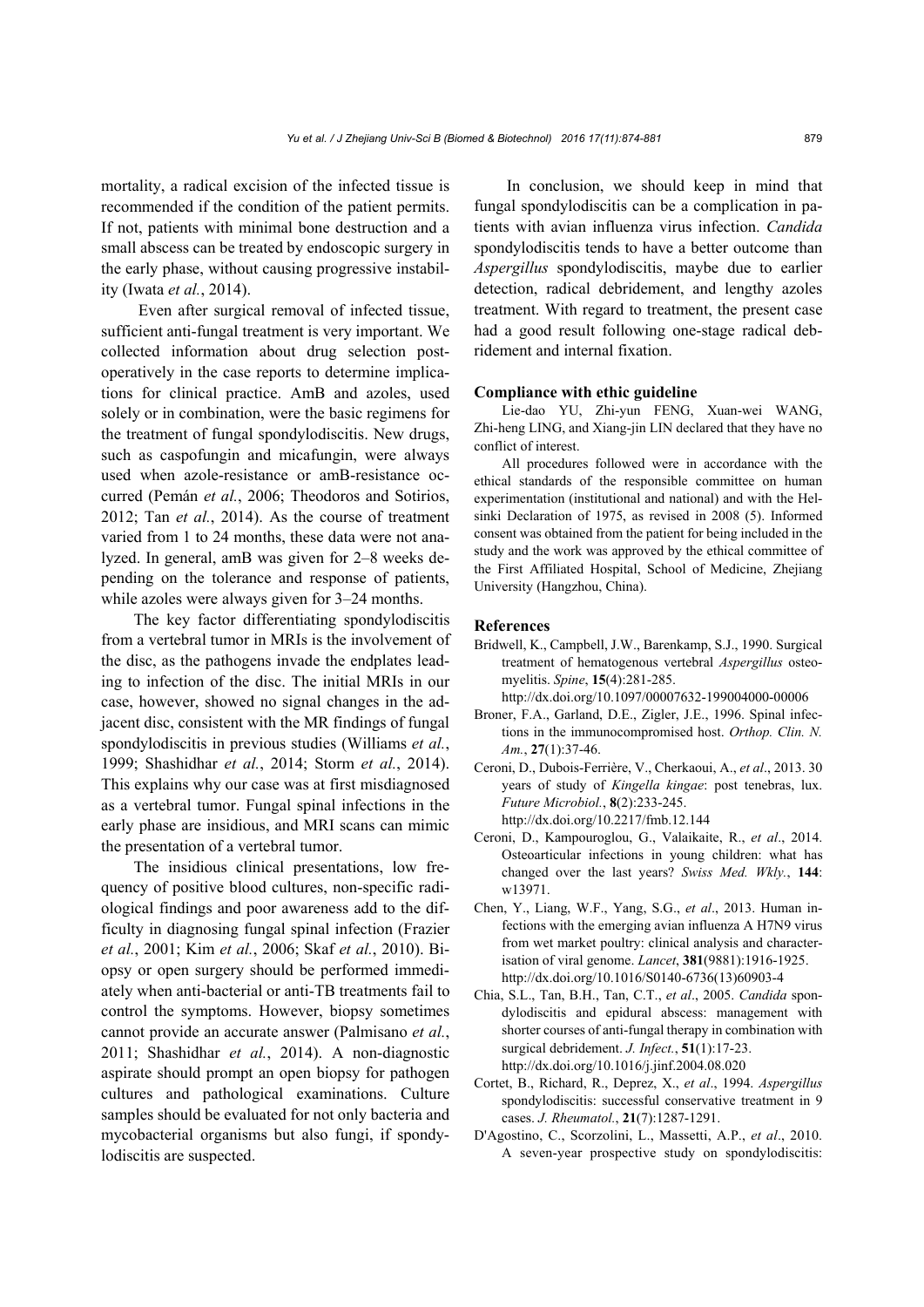epidemiological and microbiological features. *Infection*, **38**(2):102-107.

http://dx.doi.org/10.1007/s15010-009-9340-8

- Ersoy, A., Dizdar, O.S., Koc, A.O., 2011. *Aspergillus fumigatus* spondylodiskitis in renal transplant patient: voriconazole experience. *Exp. Clin. Transplant.*, **9**(4): 265-269.
- Frazier, D.D., Campbell, D.R., Garvey, T.A., *et al*., 2001. Fungal infections of the spine. Report of eleven patients with long-term follow-up. *J. Bone Joint Surg. Am*., **83-A**(4):560-565.
- Gao, H.N., Lu, H.Z., Cao, B., *et al*., 2013. Clinical findings in 111 cases of influenza A (H7N9) virus infection. *N. Engl. J. Med.*, **368**(24):2277-2285.

http://dx.doi.org/10.1056/NEJMoa1305584

Groll, A.H., Walsh, T.J., 2001. Uncommon opportunistic fungi: new nosocomial threats. *Clin. Microbiol. Infect*., **7**(Suppl. 2): 8-24.

http://dx.doi.org/10.1111/j.1469-0691.2001.tb00005.x

- Hendrickx, L., Wijngaerden, E.V., Samson, I., *et al*., 2001. Candidal vertebral osteomyelitis: report of 6 patients, and a review. *Clin. Infect. Dis.*, **32**(4):527-533. http://dx.doi.org/10.1086/318714
- Hennequin, C., Bourée, P., Hiesse, C., *et al*., 1996. Spondylodiskitis due to *Candida albicans*: report of two patients who were successfully treated with fluconazole and review of the literature. *Clin. Infect. Dis.*, **23**(1):176-178. http://dx.doi.org/10.1093/clinids/23.1.176
- Iwata, A., Ito, M., Abumi, K., *et al*., 2014. Fungal spinal infection treated with percutaneous posterolateral endoscopic surgery. *J. Neurol. Surg. Part A*: *Cent. Eur. Neurosurg.*, **75**(3):170-176. http://dx.doi.org/10.1055/s-0032-1329268
- Kim, C.W., Perry, A., Currier, B., *et al*., 2006. Fungal infections of the spine. *Clin. Orthop. Relat. Res.*, **444**:92-99. http://dx.doi.org/10.1097/01.blo.0000203451.36522.4c
- Kwon, J.W., Hong, S.H., Choi, S.H., *et al*., 2011. MRI findings of *Aspergillus* spondylitis. *Am. J. Roentgenol.*, **197**(5): W919-W923.

http://dx.doi.org/10.2214/AJR.11.6786

- Lenzi, J., Agrillo, A., Santoro, A., *et al*., 2004. Postoperative spondylodiscitis from *Aspergillus fumigatus* in immunocompetent subjects. *J. Neurosurg. Sci.*, **48**(2):81-85.
- Liem, N.T., Tung, C.V., Hien, N.D., 2009. Clinical features of human influenza A (H5N1) infection in Vietnam: 2004– 2006. *Clin. Infect. Dis.*, **48**(12):1639-1646. http://dx.doi.org/10.1086/599031
- Mawk, J.R., Erickson, D.L., Chou, S.N., *et al*., 1983. *Aspergillus* infections of the lumbar disc spaces. Report of three cases. *J. Neurosurg.*, **58**(2):270-274. http://dx.doi.org/10.3171/jns.1983.58.2.0270
- Nasca, R.J., McElvein, R.B., 1985. *Aspergillus fumigatus* osteomyelitis of the thoracic spine treated by excision and interbody fusion. *Spine*, **10**(9):848-850. http://dx.doi.org/10.1097/00007632-198511000-00013

Palmisano, A., Benecchi, M., Filippo, M.D., 2011. *Candida*

*sake* as the causative agent of spondylodiscitis in a hemodialysis patient. *Spine J.*, **11**(3):e12-e16. http://dx.doi.org/10.1016/j.spinee.2011.01.026

- Pappas, P.G., Kauffman, C.A., David, A., *et al*., 2009. Clinical practice guidelines for the management of candidiasis: 2009 update by the Infectious Diseases Society of America. *Clin. Infect. Dis.*, **48**(5):503-535. http://dx.doi.org/10.1086/596757
- Pemán, J., Jarque, I., Bosch, M., *et al*., 2006. Spondylodiscitis caused by *Candida krusei*: case report and susceptibility patterns. *J. Clin. Microbiol.*, **44**(5):1912-1914. http://dx.doi.org/10.1128/JCM.44.5.1912-1914.2006
- Rachapalli, S.M., Malaiya, R., Mohd, T., *et al*., 2010. Successful treatment of *Candida* discitis with 5-flucytosine and fluconazole. *Rheumatol. Int.*, **30**(11):1543-1544. http://dx.doi.org/10.1007/s00296-009-1215-x
- Shashidhar, N., Tripathy, S.K., Balasubramanian, S., *et al*., 2014. *Aspergillus* spondylodiscitis in an immunocompetent patient following spinal anesthesia. *Orthop. Surg.*, **6**(1):72-77.

http://dx.doi.org/10.1111/os.12091

Shi, J.M., Pei, X.Y., Luo, Y., *et al*., 2015. Invasive fungal infection in allogeneic hematopoietic stem cell transplant recipients: single center experiences of 12 years. *J. Zhejiang Univ.-Sci. B (Biomed. & Biotechnol.)*, **16**(9): 796-804.

http://dx.doi.org/10.1631/jzus.B1500005

Skaf, G.S., Kanafani, Z.A., Araj, G.F., *et al*., 2010. Non-pyogenic infections of the spine. *Int. J. Antimicrob. Agents*, **36**(2):99-105.

http://dx.doi.org/10.1016/j.ijantimicag.2010.03.023

- Storm, L., Lausch, K.R., Arendrup, M.C., *et al*., 2014. Vertebral infection with *Candida albicans* failing caspofungin and fluconazole combination therapy but successfully treated with high dose liposomal amphotericin B and flucytosine. *Med. Mycol. Case Rep.*, **6**:6-9. http://dx.doi.org/10.1016/j.mmcr.2014.07.001
- Sugar, A.M., Saunders, C., Diamond, R.D., 1990. Successful treatment of *Candida* osteomyelitis with fluconazole. A noncomparative study of two patients. *Diagn. Microbiol. Infect. Dis.*, **13**(6):517-520.
- Tan, A.C., Parker, N., Arnold, M., 2014. *Candida glabrata* vertebral osteomyelitis in an immunosuppressed patient. *Int. J. Rheuma. Dis.*, **17**(2):229-231.
- Theodoros, K., Sotirios, T., 2012. Successful treatment of azole-resistant *Candida* spondylodiscitis with high-dose caspofungin monotherapy. *Rheumatol. Int.*, **32**(9):2957- 2958.

http://dx.doi.org/10.1007/s00296-011-2121-6

- Uyeki, T.M., Cox, N.J., 2013. Global concerns regarding novel influenza A (H7N9) virus infections. *N. Engl. J. Med.*, **368**(20):1862-1864.
- Walsh, T.J., 2008. Treatment of aspergillosis: clinical practice guidelines of the Infectious Diseases Society of America. *Clin. Infect. Dis.*, **46**(3):327-360. http://dx.doi.org/10.1086/525258